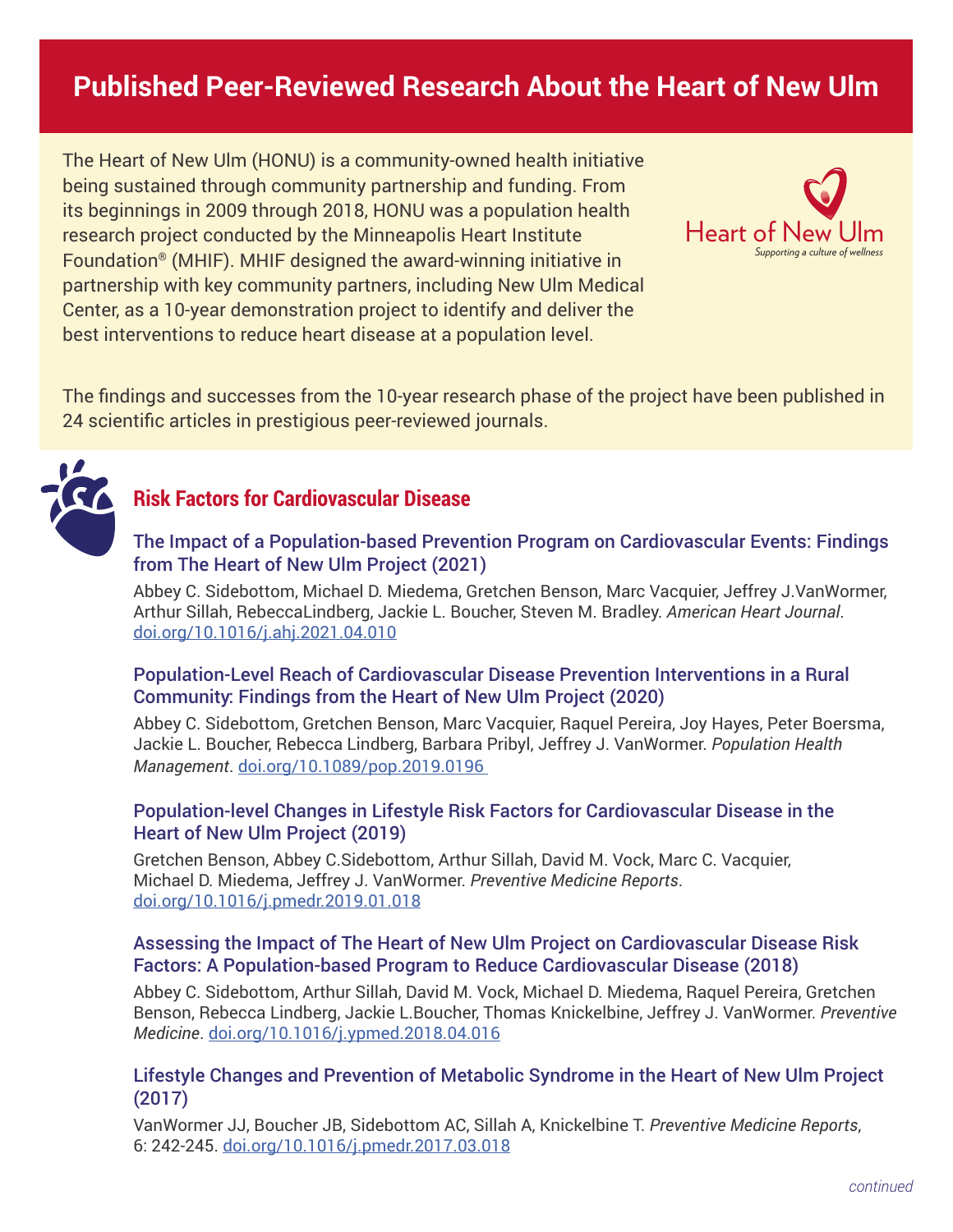

# **Risk Factors for Cardiovascular Disease, cont.**

# Clinical Implications of the American College of Cardiology/American Heart Association Guidelines for the Treatment of Blood Cholesterol for a Rural Community: Data From the Heart of New Ulm Project (2017)

Miedema MD, Sidebottom AC, Sillah A, Benson G, Knickelbine T, VanWormer JJ. *Journal of Clinical Lipidology*, 11(1): 94-101. [doi.org/10.1016/j.jacl.2016.10.006](https://doi.org/10.1016/j.jacl.2016.10.006)

### Changes in Cardiovascular Risk Factors After 5 Years of Implementation of a Population-Based Program to Reduce Cardiovascular Disease: The Heart of New Ulm Project (2016)

Abbey C. Sidebottom, MPH; Arthur Sillah, MPH; Michael D. Miedema, MD, MPH; David M. Vock, PhD; Raquel Pereira, MS; Gretchen Benson, BA; Jackie L. Boucher, MS; Thomas Knickelbine, MD; Rebecca Lindberg, MPH; Jeffrey J. VanWormer, PhD. *American Heart Journal*. [doi.org/10.1016/j.ahj.2016.02.006](https://doi.org/10.1016/j.ahj.2016.02.006)

Prevalence of the American Heart Association's "Ideal Cardiovascular Health" Metrics in a Rural, Cross-Sectional, Community-Based Study: The Heart of New Ulm Project (2013)

Kim JL, Sillah A, Boucher JL, Sidebottom AC, Knickelbine T. *Journal of the American Heart Association*, April 2013. [doi.org/10.1161/JAHA.113.000058](https://doi.org/10.1161/JAHA.113.000058)

# **Food Environment**

Changing the Food Environment to Improve Cardiovascular Health in a Rural Community: Implementation and Evaluation of the Heart of New Ulm Restaurant Programme (2018)

Lindberg, R., Sidebottom, A., McCool, B., Pereira, R., Sillah, A., & Boucher, J. *Public Health Nutrition*, 1-10. [doi.org/10.1017/S1368980017003585](https://doi.org/10.1017/S1368980017003585)

# Assessing the Food Environment of a Rural Community: Baseline Findings From the Heart of New Ulm Project (2014)

Pereira RF. Sidebottom AC, Boucher, JL, Lindberg R, Fliszar R. *Preventing Chronic Disease.* [doi.org/10.5888/pcd11.130291](https://doi.org/10.5888/pcd11.130291)



# **Electronic Health Records and Data, Health Screenings**

Exploring Electronic Health Records as a Population Health Surveillance Tool of Cardiovascular Disease Risk Factors (2014)

Sidebottom AC, Johnson PJ, VanWormer JJ, Sillah A, Winden TJ, Boucher JL. *Population Health Management*. 2015; 18 (2): 79-85. [doi.org/10.1089/pop.2014.0058](https://doi.org/10.1089/pop.2014.0058)

### The Heart of New Ulm Project: Using Community-Based Cardiometabolic Risk Factor Screenings in a Rural Population Health Improvement Initiative (2012)

VanWormer JJ, Johnson PJ, Pereira RF, Boucher JL, Britt HR, Stephens CW, Thygeson NM, Graham KJ. *Population Health Management*. June 2012; 15(3): 135-143. [doi.org/10.1089/pop.2011.0027](https://doi.org/10.1089/pop.2011.0027)

Cardiovascular Risk Factor Screening Satisfaction in the Heart of New Ulm Project (2012) Bekwelem W, VanWormer JJ, Boucher JL, Pereira RF. *Clinical Medicine & Research*, 2012. 10(1): 1-6. [doi.org/10.3121/cmr.2011.1011](https://doi.org/10.3121/cmr.2011.1011)

Methods of Using Electronic Health Records for Population-Level Surveillance of Coronary Heart Disease Risk in the Heart of New Ulm Project (2010)

VanWormer JJ. *Diabetes Spectrum*. July 2010; 23(3): 161-165. [doi.org/10.2337/diaspect.23.3.161](https://doi.org/10.2337/diaspect.23.3.161)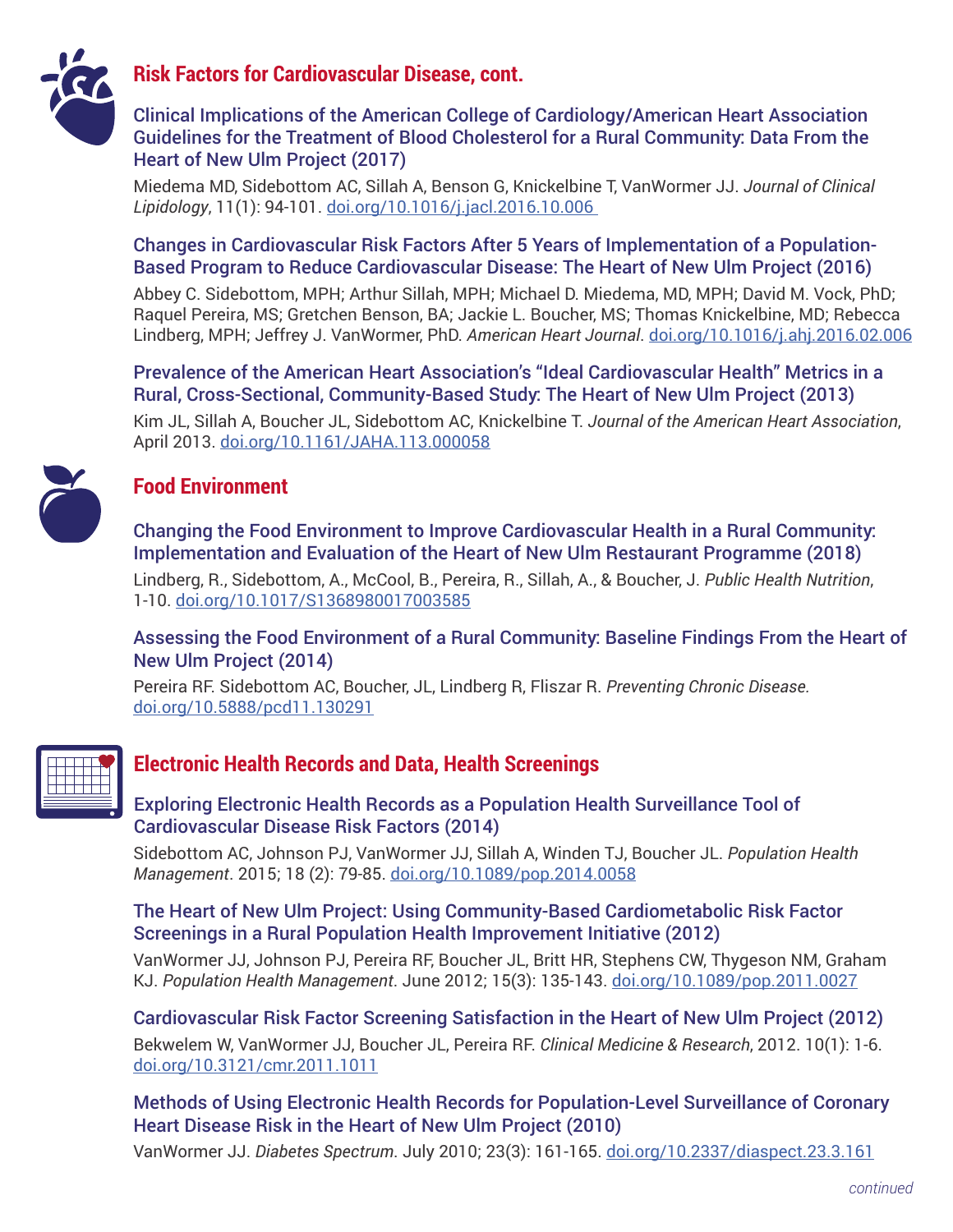

# **Health Care and Telemedicine**

# Impact of ENHANCED (diEtitiaNs Helping pAtieNts CarE for Diabetes) Telemedicine Randomized Controlled Trial on Diabetes Optimal Care Outcomes in Patients with Type 2 Diabetes (2019)

Gretchen A. Benson, Abbey Sidebottom, Joy Hayes, Michael D. Miedema, Jackie Boucher, Marc Vacquier, Arthur Sillah, Safa Gamam, Jeff J. VanWormer. *Journal of the Academy of Nutrition and Dietetics.* [doi.org/10.1016/j.jand.2018.11.013](http:// doi.org/10.1016/j.jand.2018.11.013)

### Reach and Effectiveness of the HeartBeat Connections Telemedicine Pilot Program (2017)

Gretchen A Benson, Abbey Sidebottom, Arthur Sillah, Jackie L Boucher, Michael D Miedema, Thomas Knickelbine, Jeffrey J VanWormer. *Journal of Telemedicine and Telecare*, February 2017. [doi.org/10.1177/1357633X17692723](https://doi.org/10.1177/1357633X17692723)

# HeartBeat Connections: A Rural Community of Solution for Cardiovascular Health (2013)

Benson GA, Sidebottom A, VanWormer JJ, Boucher JL, Stephens C, Krikava J. *Journal of the American Board of Family Medicine*. 2013; 26:299-310. [doi.org/10.3122/jabfm.2013.03.120240](https://doi.org/10.3122/jabfm.2013.03.120240)



# **Programming and Worksites**

# Population-Level Reach of Cardiovascular Disease Prevention Interventions in a Rural Community: Findings from The Heart of New Ulm Project (2020; in press)

Abbey C. Sidebottom, Gretchen Benson, Marc Vacquier, Raquel Pereira, Joy Hayes, Peter Boersma, Jackie L. Boucher, Rebecca Lindberg, Barbara Pribyl, Jeffrey J. VanWormer. *Population Health Management*. 2020

# Adult Weight Management Across the Community: Population-Level Impact of the LOSE IT to WIN IT Challenge (2018)

VanWormer, J. J., Pereira, R. F., Sillah, A., Sidebottom, A. C., Benson, G. A., Lindberg, R., Winters, C., and Boucher, J. L. *Obesity Science & Practice*, [doi.org/10.1002/osp4.152](https://doi.org/10.1002/osp4.152)

# Two-Year Impact of Lifestyle Changes on Workplace Productivity Loss in the Heart of New Ulm Project (2015)

VanWormer JJ, Boucher JL, Sidebottom AC. *Occupational Environmental Medicine* 2015; 0:1-3. [doi.org/10.1136/oemed-2014-102620](https://doi.org/10.1136/oemed-2014-102620)

# Program Participation and Blood Pressure Improvement Over 2 Years in the Heart of New Ulm Project (2014)

Sillah A, Sidebottom AC, Boucher JL, Pereira RF, VanWormer JJ. *Preventing Chronic Disease*. 2014; 11: E48. [doi.org/10.5888/pcd11.130205](https://doi.org/10.5888/pcd11.130205)

# Perceptions on How Technology Can Support Individual and Community Efforts to Lead Heart-Healthy Lifestyles (2012)

Kleckner, VL, Boucher JL, Benson GA. *Topics in Clinical Nutrition*. April/June, 2012: 27(2):156-163. [doi.org/10.1097/TIN.0b013e318254243a](https://doi.org/10.1097/TIN.0b013e318254243a)